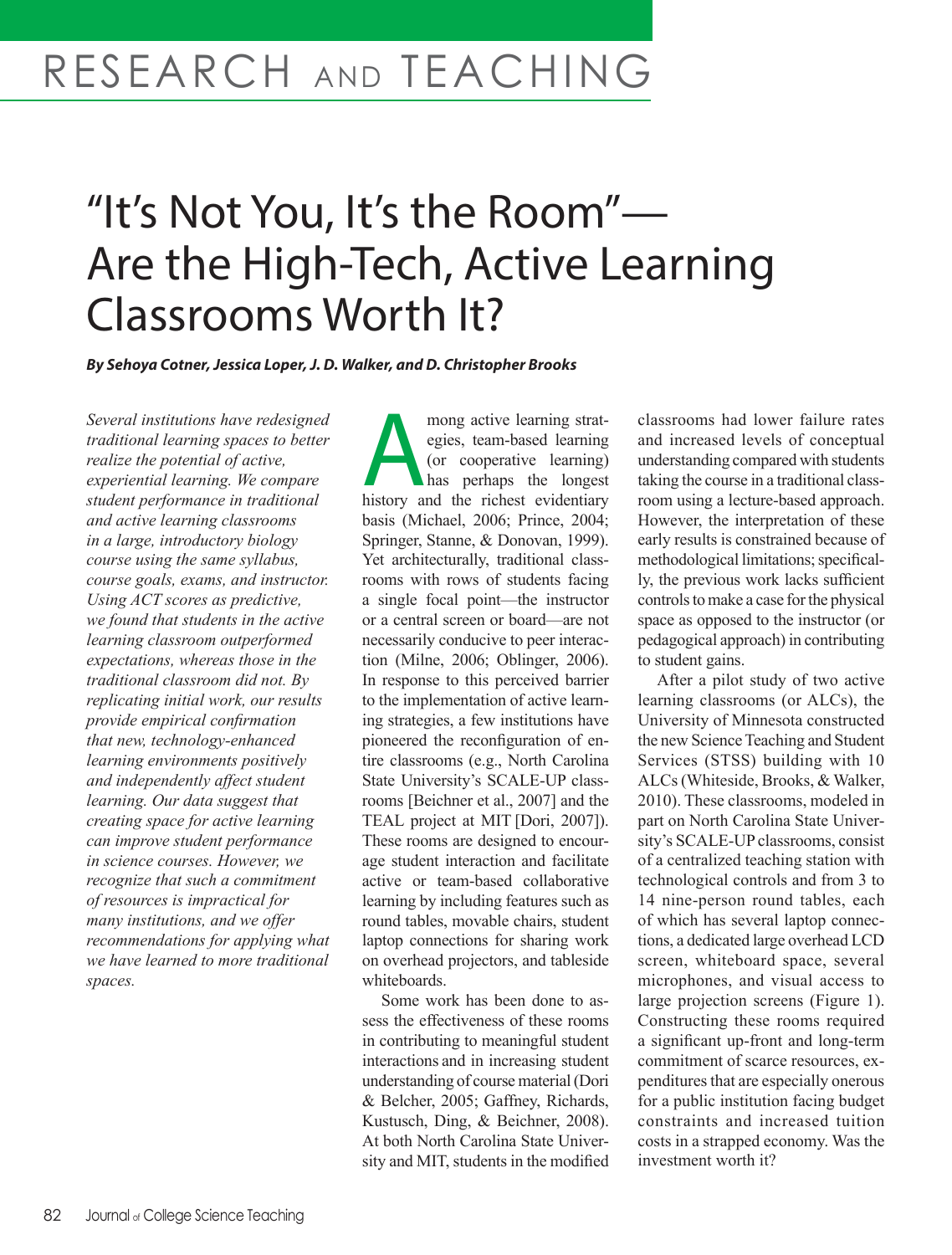### **Learning gains in active learning classrooms**

To determine whether the investment has had the desired effects, researchers at the University of Minnesota have engaged in a longitudinal investigation of the ALCs' impact on how instructors teach and how students learn.

Early work on the ALCs (Whiteside et al., 2010) focused on student and faculty attitudes, expectations, and perceptions of the rooms. Faculty members had high expectations when they began teaching in the ALCs and strongly positive attitudes toward the spaces at the end of the term; many noted that their role changed in the ALCs, shifting to the role of a learning coach or facilitator. Students also had strongly positive attitudes toward the ALCs, particularly regarding the rooms' facilitation of teamwork and collaboration with their classmates and the ability of ALCs to appeal to a variety of learning styles. Both faculty and students noted the importance of the round-table design in altering the classroom dynamic in important ways. However, some differences emerged: Freshmen and sophomores rated the rooms more highly than

## **FIGURE 1**

**Top: Layout of traditional classroom (STSS 220). Bottom: Layout of active learning classroom (STSS 330). More details available at http://www.classroom.umn.edu/.**

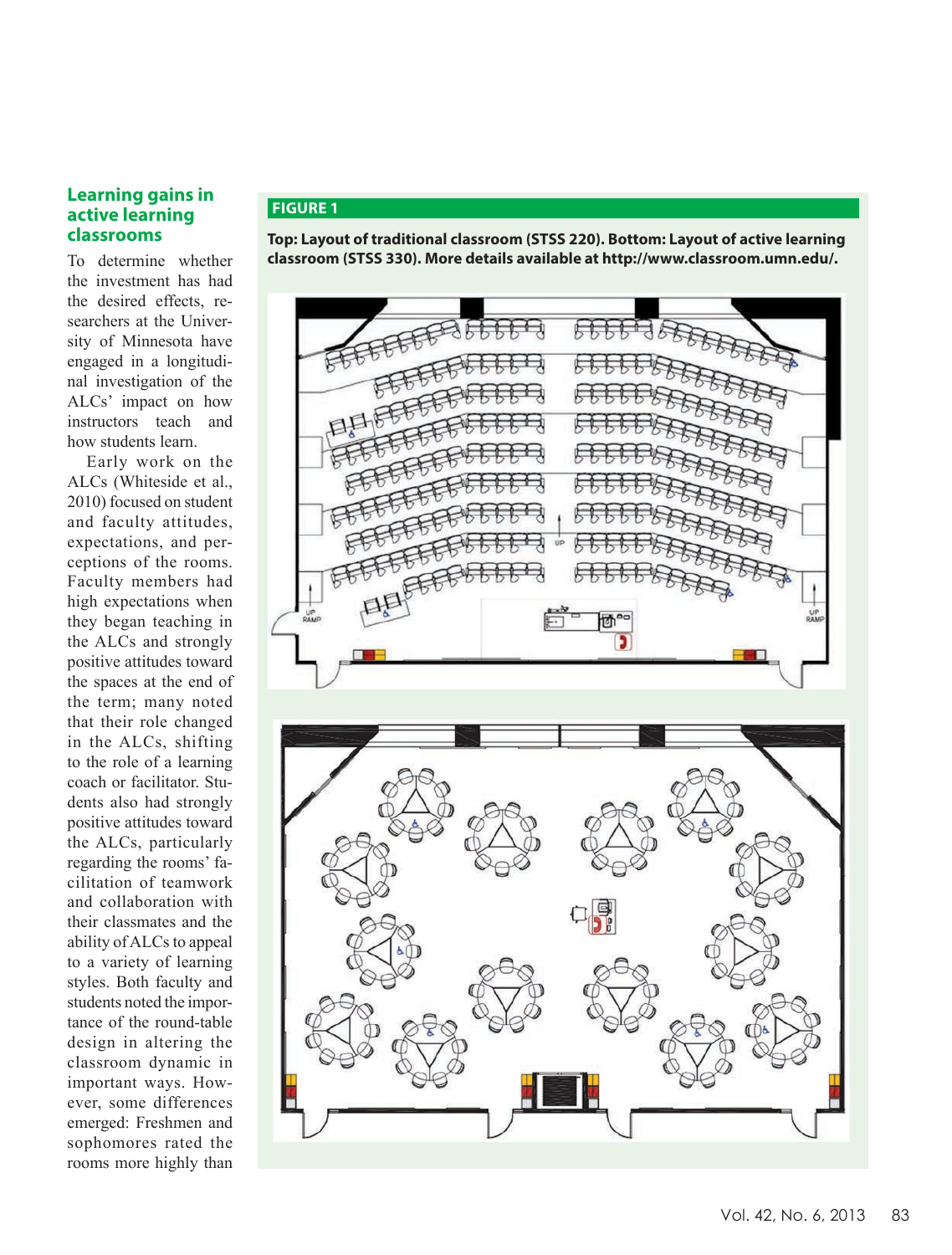research and teaching

did upperclassmen, and metropolitan students perceived the rooms as more useful than did students from rural backgrounds.

# **Preliminary study**

Following initial work on perceptions and attitudes, researchers worked with a faculty member to design a quasi-experimental study in an effort to isolate the impact of the room itself on student learning. The instructor taught the same section of an introductory biology course (Postsecondary Teaching and Learning 1131), but in two different rooms—an ALC and a traditional classroom. The two sections

were taught at the same time of day, yet on different days of the week. Course materials, assignments, exams, and pedagogical approaches were controlled across sections; the only factor that varied systematically was the room itself. Researchers were unable to assign students randomly to the treatment and experimental sections; however, students were unaware of the room differences during course registration, allowing for post hoc demographic equivalency to be established. The only anomaly that emerged between the sections was that students in the traditional classroom had, on average, significantly higher ACT scores

#### **TABLE 1**

**Students in the traditional classroom had significantly higher ACT scores (yet did not perform significantly better in the course).**

|                                           | <b>Traditional classroom</b>                     | <b>ALC</b>             | <b>Difference</b> |
|-------------------------------------------|--------------------------------------------------|------------------------|-------------------|
| Age                                       | 19.78<br>20.43<br>(0.18)<br>(0.32)<br>161<br>102 |                        | 0.65              |
| Sex (female $= 1$ )                       | 0.76<br>(0.03)<br>161                            | 0.65<br>(0.05)<br>102  | 0.11              |
| Caucasian                                 | 0.82<br>(0.03)<br>164                            | 0.78<br>(0.04)<br>102  | 0.04              |
| Year (senior $=$ 4;<br>first year $= 1$ ) | 2.03<br>(0.08)<br>162                            | 2.19<br>(0.11)<br>101  | 0.16              |
| Metropolitan                              | 0.75<br>(0.04)<br>107                            | 0.66<br>(0.06)<br>74   | 0.09              |
| <b>ACT</b> score                          | 26.36<br>(0.31)<br>139                           | 25.32<br>(0.37)<br>81  | $1.04*$           |
| Grade (% of total)                        | 77.77<br>(0.69)<br>161                           | 76.69<br>(0.84)<br>102 | 1.28              |

*Note:* Cell entries for each classroom are means, standard errors (in parentheses), and the number of cases for two-group, mean-comparison tests. ALC = active learning classroom.  $*$ *p* < .05.

than did students in the ALC (22.54 vs. 20.52;  $p < .05$ ). Given the predictive nature of ACT scores (e.g., ACT, 2007; Marsh, Vandehey, & Diekhoff, 2008; Stumpf & Stanley, 2002), we expected students in the traditional classroom to earn higher grades than their peers in the ALC. However, at the end of the term, there was no significant difference in class performance, on identical metrics, between the two sections (Brooks, 2011). This finding suggested that the ALCs positively affected student learning.

#### **Methods and data collection**

In spring 2011, we sought to replicate these initial results using a similar quasi-experimental design with a different course, different instructor, and groups of students that were both larger and more representative of our general student population than the students involved in the initial study. Specifically, one instructor worked with two groups of students enrolled in an introductory biology course for nonscience majors (Biology 1003). One group met in a traditional classroom, the other in an ALC. In addition to controlling for instructor, every attempt was made to keep course material and designed activities the same across the two sections. Laboratory exercises were identical, as were quizzes, homework assignments, and all three major exams.

Biology 1003 is a large introductory class  $(N = 161$  and 102 for the traditional and active sections, respectively). Survey data were collected via surveys administered in class on the last day of the term. The University of Minnesota's Institutional Review Board approved the protocol, and we obtained informed consent for all subjects. Demographic and grade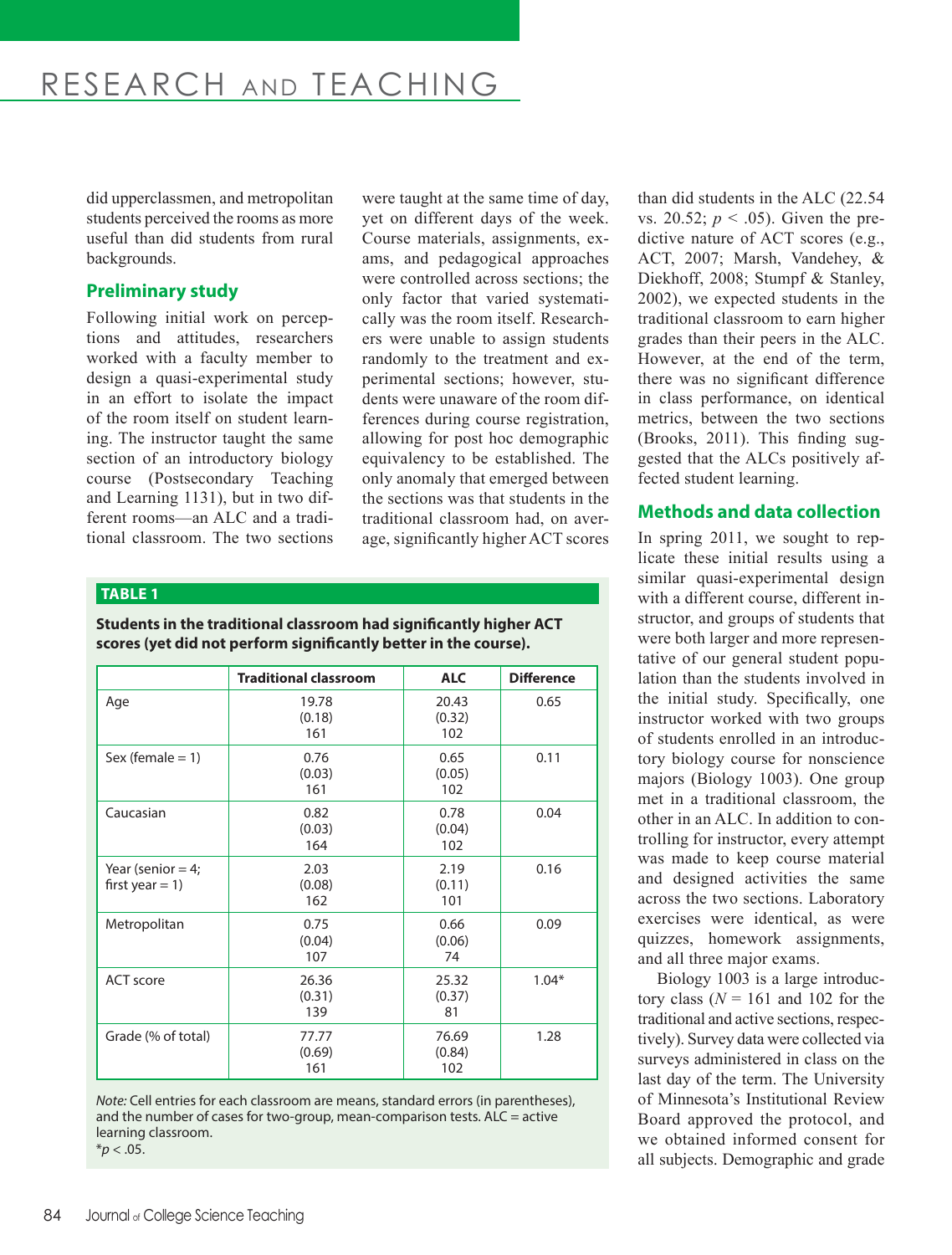data were supplied by the University Office of Institutional Research and the instructor, respectively.

A project PI and a trained student researcher collected observational data on 50% of randomly selected class periods for both sections. An observer recorded the levels at which students appeared to be "on task," as well as specific characteristic behaviors of the instructor (e.g., lecturing, consulting individuals or groups, and working problems with the document scanner) and the students (e.g., consulting in a group, asking questions, and working on a group activity). And finally, students were surveyed about their experiences and perceptions in their respective classrooms on the last day of class. The design was intentionally quasi-experimental in that we used principles of experimental design, but we were unable to randomly assign subjects to control and experimental groups. However, we worked with the same instructor, same syllabus, and same test items, and the sections were offered back-to-back in the late morning on the same days (Tuesdays and Thursdays); only the space was allowed to vary systematically. Although the random assignment of students into sections that would have afforded a fully experimental design was not possible, the enrollment process (e.g., registering for a specific lab section), coupled with post hoc equivalency tests, essentially approximates randomization. We suspect dialogue between the sections was minimal to nonexistent: Students enrolled from a variety of majors within a very large university, lab sections were specific to each class section, and the sections—although offered backto-back—were on different floors of the classroom building with only 15 minutes separating them.

#### **FIGURE 2**





All instruments used in this research have been tested for scale reliability and validity and are available online at http://z.umn.edu/lsr.

## **Results**

Like our earlier study, students in the traditional classroom had, on average, significantly higher ACT scores and were thus expected to outperform students in the ALC. And, like our earlier study, final scores—on identical metrics—were not significantly different across sections (Table 1). Given what we know about the predictive capacity of the ACT scores for grades, this finding is surprising. Using a point estimation regression model, we expected students in the ALC to earn approximately 6 percentage points lower on their final grades than their peers in the traditional classroom; instead, students in the ALC earned half of a letter grade

more than expected  $(p < .0001;$  Figure 2). However, just as we observed in the first experiment (Brooks, 2011), the altered environment did not undermine the ACT's predictive power. In both classrooms, the ACT score served as a reliable predictor of performance, predicting 20% and 23% of variation in student grades in the traditional and ALC spaces, respectively (Table 2, Model 1). Even when we control for a host of demographic variables, ACT composite scores continued to be the only significant predictor of student grades with little explanatory improvement over the initial model (Table 2, Models 2 and 3). Thus, the patterns of evidence in support of our initial findings—that ALCs have a significant and independent impact on student performance—are identical.

In the ALC, the same instructor, teaching the same material, spent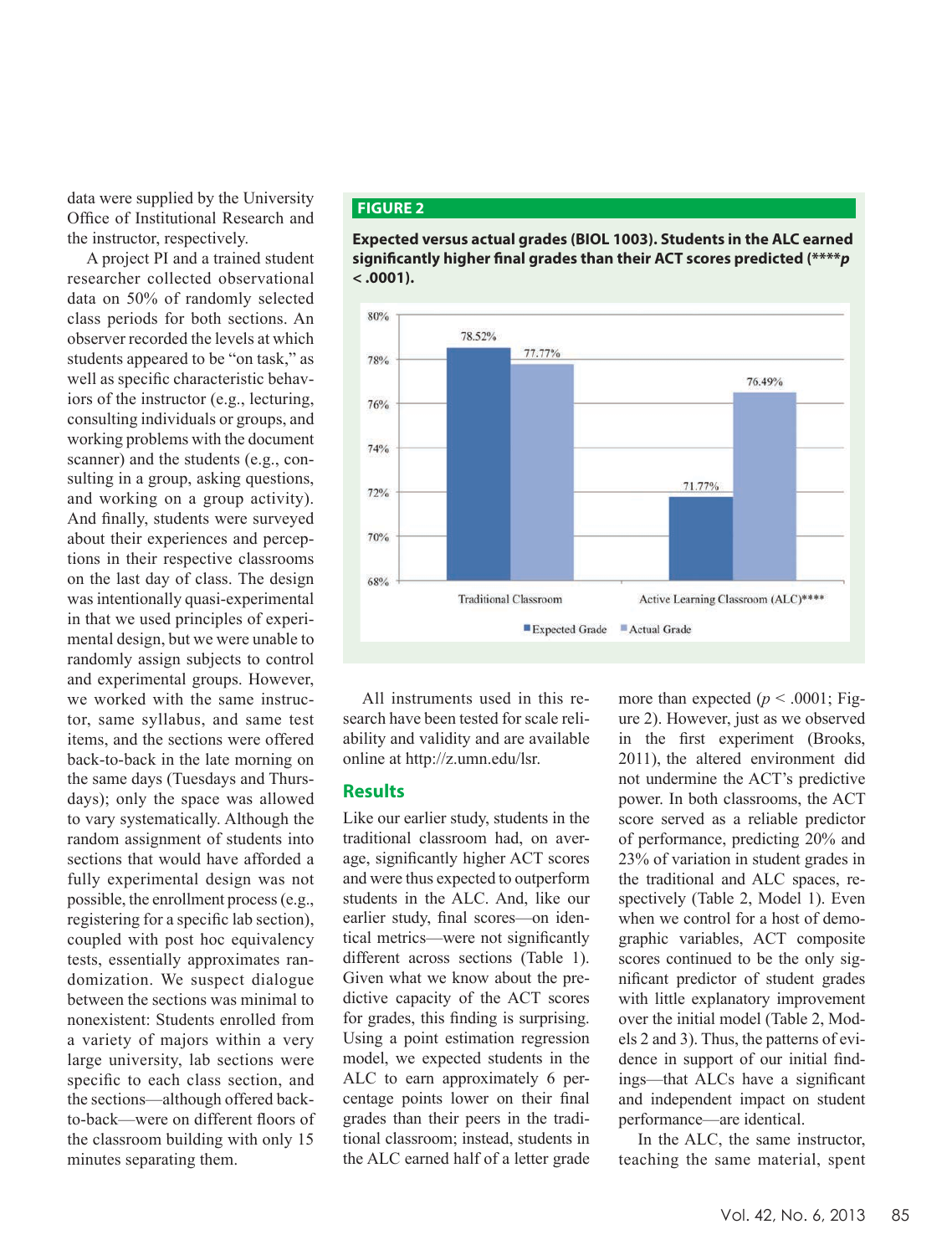# research and teaching

more time consulting and leading group activities and less time at the podium (Figure 3). Furthermore, tetrachoric correlational analysis (rho) reveals significant and positive relationships between ALCs and group activities (*p* < .05) and consultation (*p* < .01), and negative relationships with location in the room ( $p < .05$ ).

Several significant differences emerged in student perceptions of the learning spaces (Figure 4): Students in the ALC reported a higher level of engagement than did their peers in the traditional classroom ( $p < .0001$ ); also, ALC students reported higher room flexibility in regard to in-class activities ( $p < .001$ ); finally, students in the ALC perceived a higher alignment between the room and the course  $(p < .01)$ .

## **Discussion**

Our findings show that students in the ALC outperformed their counterparts in the traditional classroom, everything else being equal (gender, race, year in school, etc.). By replicating initial work, our results provide empirical confirmation that new and technology-enhanced learning environments positively and independently affect student learning.

We are doubly intrigued by the fact that these effects were noted in the courses of two very different, but skilled and experienced, instructors one a faculty member using a hybrid lecture problem-solving approach in both classrooms and one a faculty member using active-lecturing techniques with both groups (the present study).

#### **TABLE 2**

**Ordinary least squares (OLS) regression of ACT score on course grade, by section.**

|                                  | <b>Traditional classroom</b> |                       |                     | <b>ALC</b>          |                     |                      |  |  |  |  |
|----------------------------------|------------------------------|-----------------------|---------------------|---------------------|---------------------|----------------------|--|--|--|--|
|                                  | Model 1                      | Model 2               | Model 3             | Model 1             | Model 2             | Model 3              |  |  |  |  |
| <b>ACT</b><br>composite<br>score | $1.06***$<br>(0.18)          | $0.97***$<br>(0.19)   | $0.97***$<br>(0.21) | $1.25***$<br>(0.25) | $1.23***$<br>(0.28) | $1.06***$<br>(0.35)  |  |  |  |  |
| Age                              |                              | $-0.08$<br>(0.45)     | $-0.10$<br>(0.45)   |                     | $-0.03$<br>(0.77)   | $-1.64$<br>(1.28)    |  |  |  |  |
| Sex                              |                              | 2.63<br>(1.62)        | 2.34<br>(1.98)      |                     | 1.32<br>(1.89)      | 0.85<br>(2.36)       |  |  |  |  |
| Caucasian                        |                              | 3.32<br>(2.06)        | 0.70<br>(2.53)      |                     | 2.77<br>(2.33)      | 1.21<br>(2.85)       |  |  |  |  |
| Year                             |                              | $-1.23$<br>(0.82)     | $-1.17$<br>(0.92)   |                     | $-0.80$<br>(1.19)   | 0.75<br>(1.78)       |  |  |  |  |
| Metro                            |                              |                       | $-2.61$<br>(1.72)   |                     |                     | $-3.38$<br>(2.26)    |  |  |  |  |
| Constant                         | 50.58***<br>(4.74)           | $51.75***$<br>(10.97) | 57.03***<br>(12.13) | 44.93***<br>(6.31)  | $44.35*$<br>(17.56) | $81.32**$<br>(27.45) |  |  |  |  |
| Adjusted $R^2$                   | 0.20                         | 0.24                  | 0.26                | 0.23                | 0.23                | 0.22                 |  |  |  |  |
| N                                | 139                          | 139                   | 97                  | 81                  | 81                  | 58                   |  |  |  |  |

*Note:* Cell entries are unstandardized OLS regression coefficients with standard errors in parentheses. ALC = active learning classroom. \**p* < .05. \*\**p* < .01. \*\*\**p* < .001.

### *How can a classroom positively affect student learning?*

Work on learning spaces encourages us to reevaluate the role of a physical space in facilitating or hindering the construction of knowledge (Whiteside et al., 2010). Specifically, traditional classrooms, especially those with chairs bolted in place, emphasize the instructor over the student and make group formation seem awkward and contrived. Round tables allow students "face time" with other students, deemphasize the role of the instructor, and permit groups to form naturally. We tested these predictions via a systematic analysis of student and instructor behaviors, throughout the course of a class session, in 15 randomly selected sessions during the semester.

Our analysis of classroom behaviors highlights some possible causes for the room effect (Figure 3). Specifically, in spite of concerted effects to maintain equivalency across the two sections, the space itself appears to have exacted behavioral differences in course delivery. Student survey responses reinforce this notion (Figure 4). We acknowledge that positive student perceptions of the impact of the room are not the same as saying the room actually has an impact. Regardless, these data are consistent with the behavioral differences and performance gains documented previously.

# *Was the investment worth it?*

We believe that the investment in ALCs at the University of Minnesota was worth it. Documented increases in student engagement and confirmed average gains of nearly 5 percentage points in final grades are improvements in the student academic experience that few educational interventions could aspire to. However, whether these improvements warrant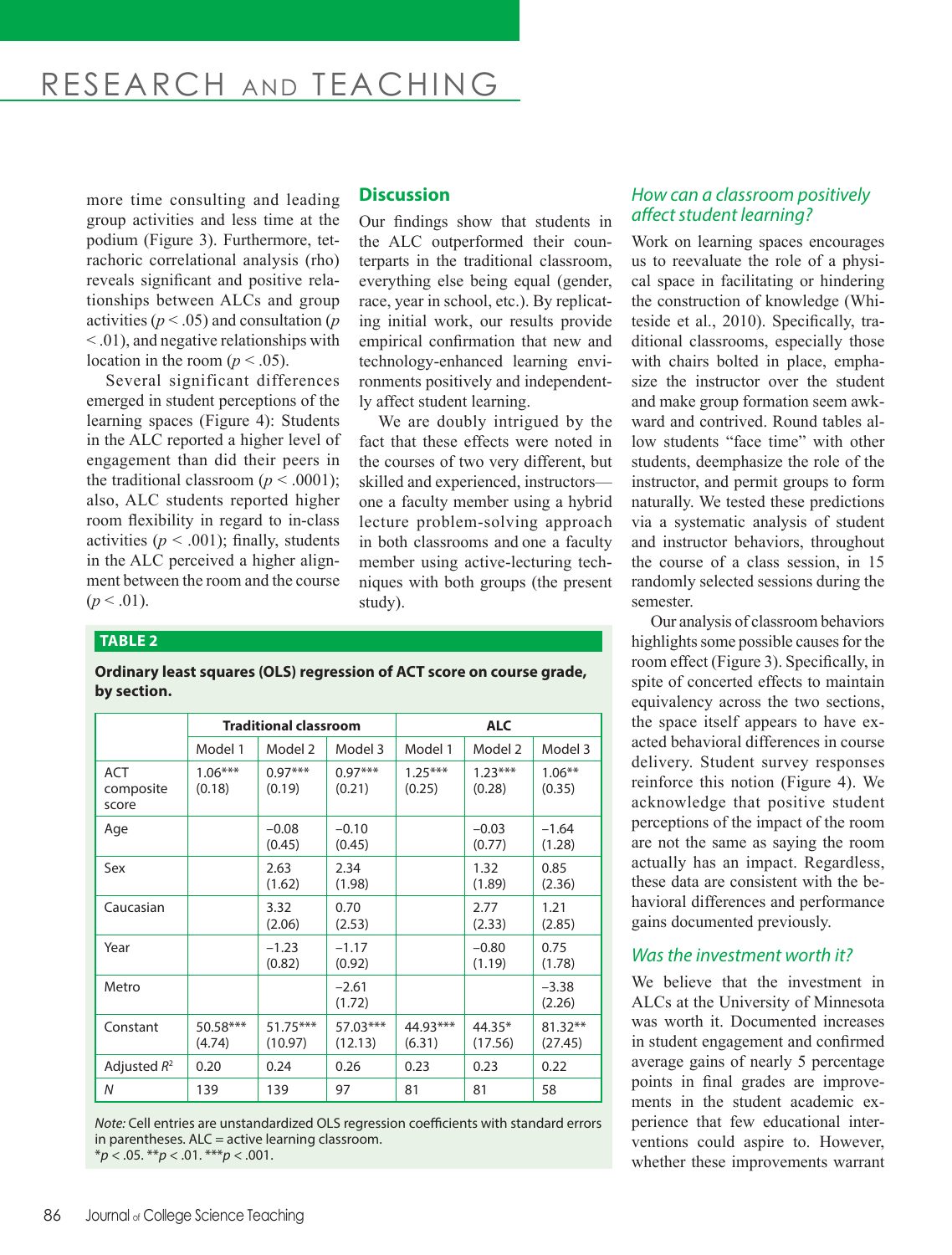the capital investment in ALCs is a judgment each educational institution must make for itself, drawing on local priorities and resources.

Instructors may need to think seriously and creatively about changing the manner in which they deliver their courses in spaces such as these—not only for the sake of navigating the challenges of teaching in a decentered space, but also to take advantage of the features of the room that allow us to better realize the benefits of active learning. The classroom architecture is bound to frustrate the efforts of faculty who don't yield to the rooms' novel demands. There is no well-identified "stage" from which to deliver a traditional lecture. Half of the students in the class may be facing away from the instructor at any given time. Teachers who view silence as engagement will need to adjust their perceptions, as one goal of decentralized classrooms is increased small-group interaction and this activity can be noisy and difficult to monitor. And, in the case of the ALCs at our institution, there is a learning curve with respect to the technological capabilities of the rooms.

Considering these hurdles, a substantial commitment to the ALC is required from instructional staff. As evidence of this commitment, a variety of institutional resources exist at the University of Minnesota to aid faculty in the transition to these novel learning spaces. Resources range from technology training courses, to monthlong workshops, to 18-month faculty development programs—all designed to support technology-enhanced learning. A faculty-development program explicitly focused on ALCs would be a welcome addition to this arsenal.

Given the resources expended in making this transformation, faculty should require evidence of the ALCs' effectiveness. In addition to the existing work on student engagement via active learning, the results described herein document the positive impacts of designing spaces for active learning.

Recognizing that such a commitment of resources is impractical for many institutions, we offer recommendations for applying what we've learned to more traditional spaces. Figures 3 and 4 suggest that the benefits of these rooms may hinge on their flexibility and their explicit emphasis on small-group interaction (e.g., the round, nine-person tables). Namely, any efforts to decentralize the room, with an overt focus on group dialogue, are likely to increase the individual student's sense of accountability and lead to the learning gains that result from peer interaction. Decentralization can be accomplished several ways, from something as simple as movable chairs, to small tables with whiteboards for impromptu problem-solving or presentation, to full-blown ALCs as documented previously. When a student enters one of our ALCs for the first time, he or she gets a clear message that this class will not be "business as usual." However, we are confident that this message, and the gains we associate with ALCs, can be achieved in numerous ways by inspired faculty seeking the best for their students. n

#### **Acknowledgments**

*This work was supported by the generous financial and time commitments of the Faculty Fellows Program in the Office of Information Technology at the University of Minnesota. We thank the Biology Program for additional support, and of course we are forever indebted to our students.*

#### **FIGURE 3**

**Interval frequency of observed classroom activity and instructor behavior (BIOL 1003): traditional vs. ALC. Data are percentages of 5-minute intervals in which the activity or behavior was observed. Given that more than one activity or behavior was possible in any given interval, totals do not sum to 100%. \****p* **< .05. \*\****p* **< .01. \*\*\****p* **< .001.**